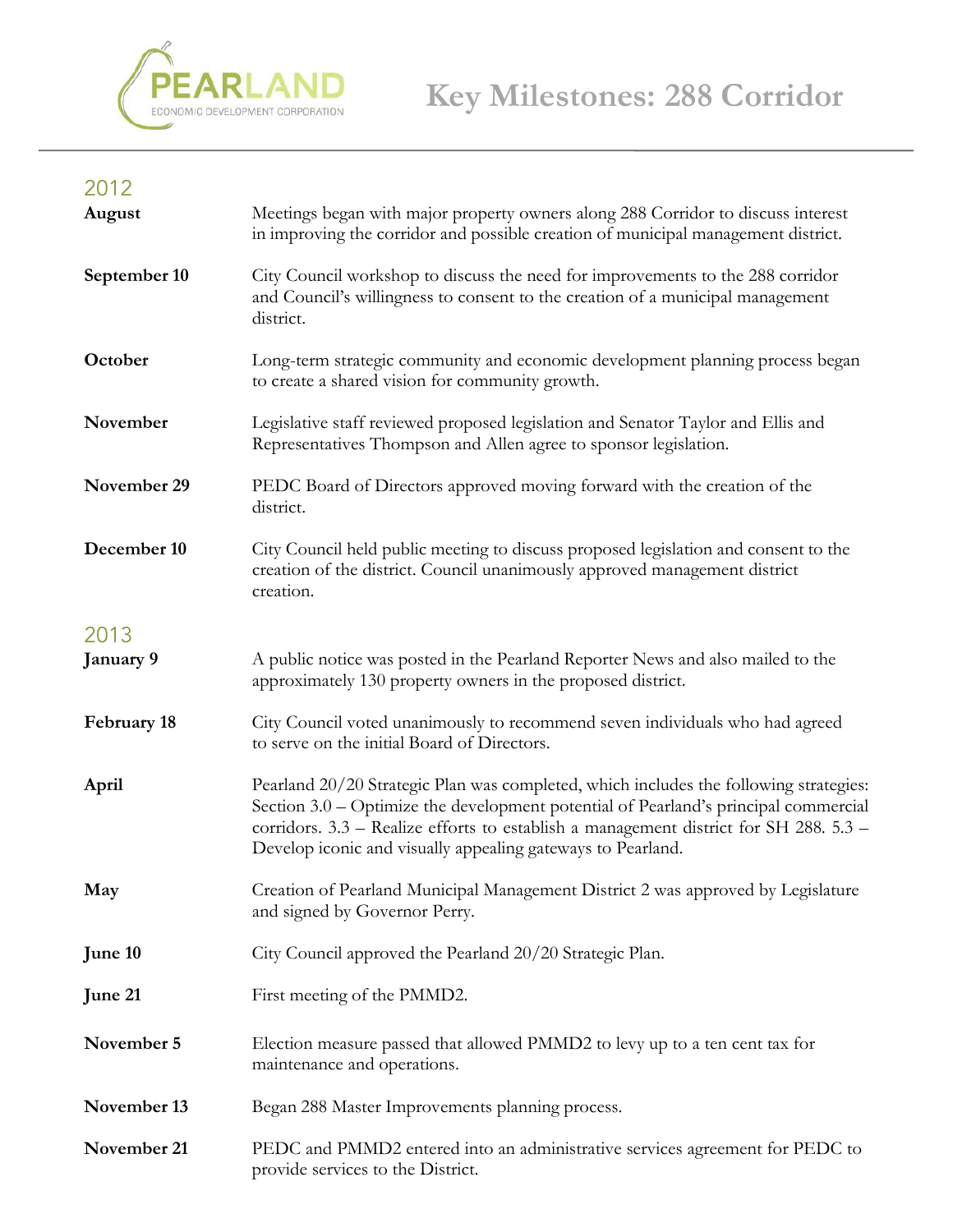| 2014<br>April    | PEDC Board of Directors approved 288 Corridor Master Improvements Plan.                                                                                                                                                                                                                |
|------------------|----------------------------------------------------------------------------------------------------------------------------------------------------------------------------------------------------------------------------------------------------------------------------------------|
| June             | PMMD2 Board approved 288 Master Improvements Plan.                                                                                                                                                                                                                                     |
| <b>August 29</b> | PMMD2 entered into Advance Funding Agreement (AFA) with TxDOT for<br>maintenance and construction of improvements on 288 right-of-way.                                                                                                                                                 |
| September        | PMMD2 entered into maintenance agreement with Bio Landscape and major clean-<br>up takes place on 288 right-of-way.                                                                                                                                                                    |
| October          | PEDC and City Council approved Professional Services Contracts for engineering<br>and design services for implementation of SH 288 Corridor Master Improvement<br>Plan improvements from Clear Creek to CR 59 (Phase I), and the McHard Rd<br>interchange and T-Ramp landscape design. |
| 2015             |                                                                                                                                                                                                                                                                                        |
| February 26      | Texas Transportation Commission conditionally awarded Blueridge Transportation<br>Group (BTG) to enter an agreement to design, build, finance, and maintain the SH<br>288 Toll Lanes Project in Harris County.                                                                         |
| March            | Professional Services Contract for engineering services to incorporate the Phase I<br>improvements design into BCTRA's managed lanes construction plans.                                                                                                                               |
| August           | Professional Services Contract for landscape architectural services for the T-ramp to<br>CR 59 landscape design, including the Broadway interchange.                                                                                                                                   |
| 2016<br>March 5  | TxDOT entered into a Comprehensive Development Agreement (CDA) with BTG<br>to finance, design, and construct the toll lanes, as well as operate and maintain the<br>SH 288 corridor in Harris County for 52 years.                                                                     |
| March            | Professional Services Contract for landscape architectural services for the aesthetic<br>improvements at Beltway 8.                                                                                                                                                                    |
| May              | TxDOT and BTG reached financial close on the CDA, indicating BTG secured<br>necessary financing for the project.                                                                                                                                                                       |
| September 27     | City of Pearland, PMMD#2, and Brazoria County entered into interlocal agreement,<br>and the City and PEDC entered into reimbursement agreement for the Phase I<br>improvements in Brazoria County portion.                                                                             |
| November         | BTG started construction on Harris County portion at BW8.                                                                                                                                                                                                                              |
| December         | Brazoria County advertised their portion of the managed toll lanes, including<br>Broadway intersection reconstruction, for construction bid.                                                                                                                                           |
| 2017             |                                                                                                                                                                                                                                                                                        |
| January          | Brazoria County opened bids for the managed toll lanes construction, however,<br>TxDOT identified an error in the bid documents and all submitted bids were<br>rejected.                                                                                                               |
| March            | Brazoria County re-advertised their managed tolls lanes for construction bid.                                                                                                                                                                                                          |